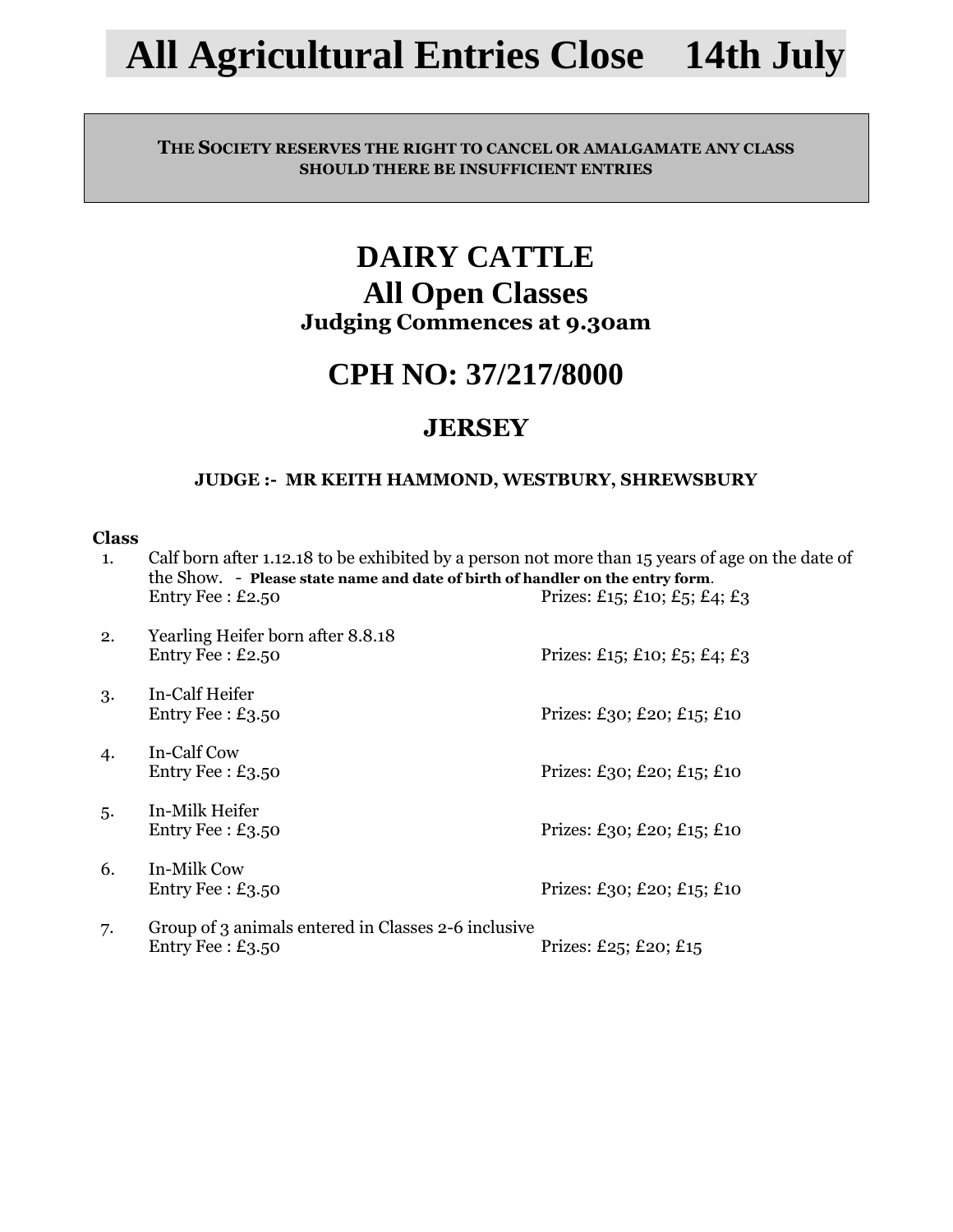## **HOLSTEIN Judging Commences at 9.30am**

### **JUDGE :- MR TOM LOMAS, CLIVE WAY, MIDDLEWICH, CHESHIRE**

| 8.  | In-Calf Heifer<br>Entry Fee: $£3.50$                                       | Prizes: £30; £20; £15; £10 |
|-----|----------------------------------------------------------------------------|----------------------------|
| 9.  | In-Calf Cow<br>Entry Fee: $£3.50$                                          | Prizes: £30; £20; £15; £10 |
| 10. | In-Milk Heifer<br>Entry Fee: $£3.50$                                       | Prizes: £30; £20; £15; £10 |
| 11. | In-Milk Cow<br>Entry Fee: $£3.50$                                          | Prizes: £30; £20; £15; £10 |
| 12. | Group of 3 animals entered in Classes 8-11 inclusive<br>Entry Fee: $£3.50$ | Prizes: £25; £20; £15      |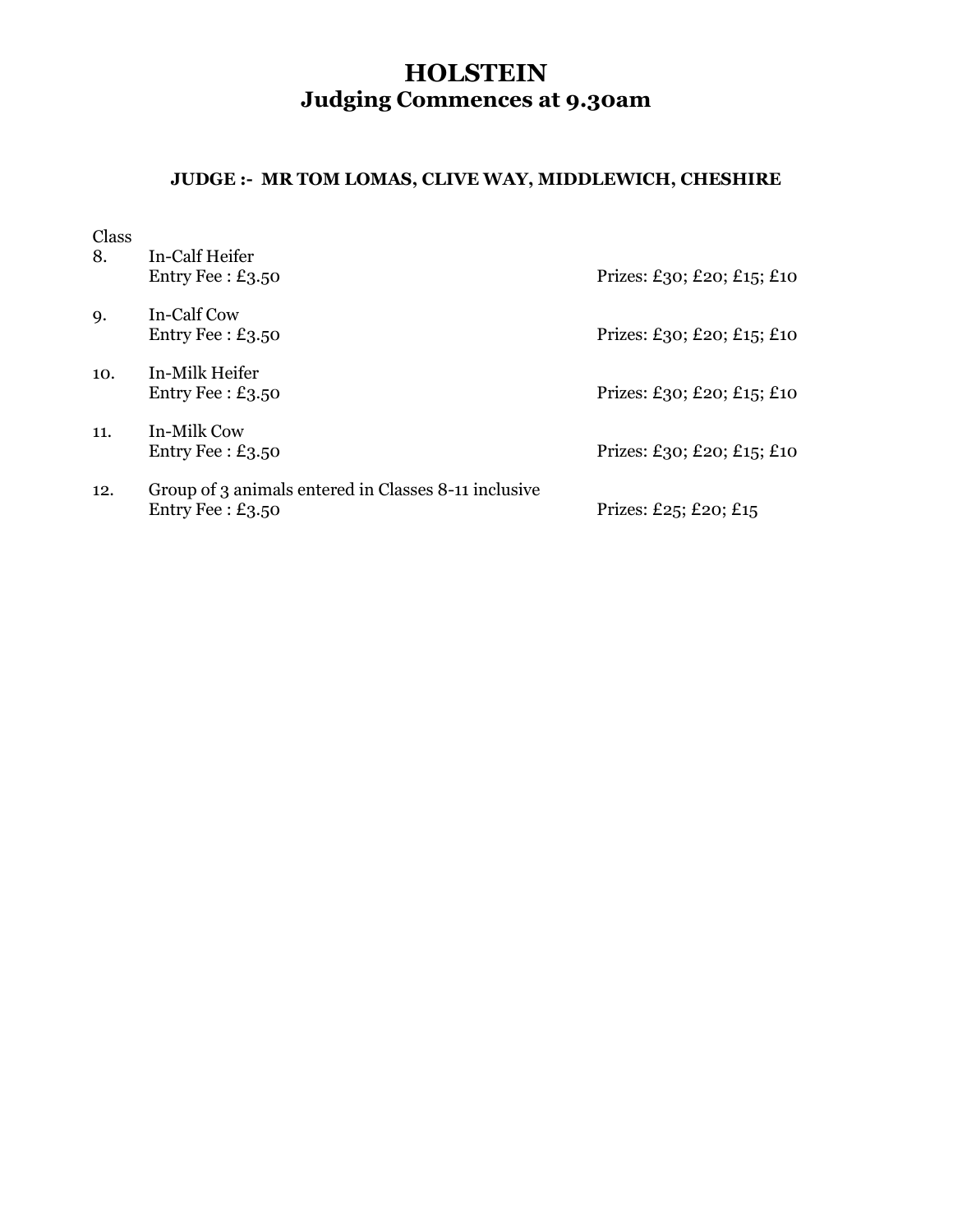### **YOUNG BREEDERS & HANDLERS Judging Commences at 9.30am**

#### **JUDGE :- MR TOM LOMAS, CLIVE WAY, MIDDLEWICH, CHESHIRE**

#### **Entry Fee £2.50 Prize Money : 1st : £15., 2nd : £10; 3rd : £5; 4th : £4; 5th : £3**

The following Classes will be run under the Rules of the Young Breeders. Ages of calves and handlers will be strictly adhered to, but it will be permitted for a person of Young Breeders age to lead any calf in a calf class. Calves must be registered Holstein and British Holsteins and certificates must be available for inspection.

### **Showmanship Classes**

### **13A.Junior Showman 12 years of age and under on 1st January 2019**

**14A.Intermediate Showman Aged between 13 and 15 years of age on 1st January 2019**

**15A.Senior Showman Aged between 16 and 20 years of age on 1st January 2019**

**16A.Mature Showman Aged between 21 and 26 years of age on 1st January 2019**

### **Name and date of birth of handler to be stated on the Entry Form**

Championship  $1^{st}$  and  $2^{nd}$  Prize winners in Classes 13A to 16A inclusive go forward for the Championship

**The Midland Club will also have a separate Championship from the above classes which only their HYB Club Members are eligible.**

### **Calf Classes**

- **13. Calf born on or after 1st April 2019**
- **14. Calf born between 1 st February 2019 and 31st March 2019**
- **15. Calf born between 1st December 2018 and 31st January 2019**
- **16. Calf born between 8th August 2017 and 7th October 2017**
- **17. Calf born between 1st October 2018 and 30th November 2018**
- **18. Calf born between 1st August 2018 and 30th September 2018**
- **19. Calf born between 1st June 2018 to 31st July 2018**
- **20. Calf born between 1st April 2018 to 31st May 2018**
- **21. Red & White Holstein Calf born on or after 1st April 2018**
- **22. Exhibitor Bred pair of Calves shown in any of the above classes**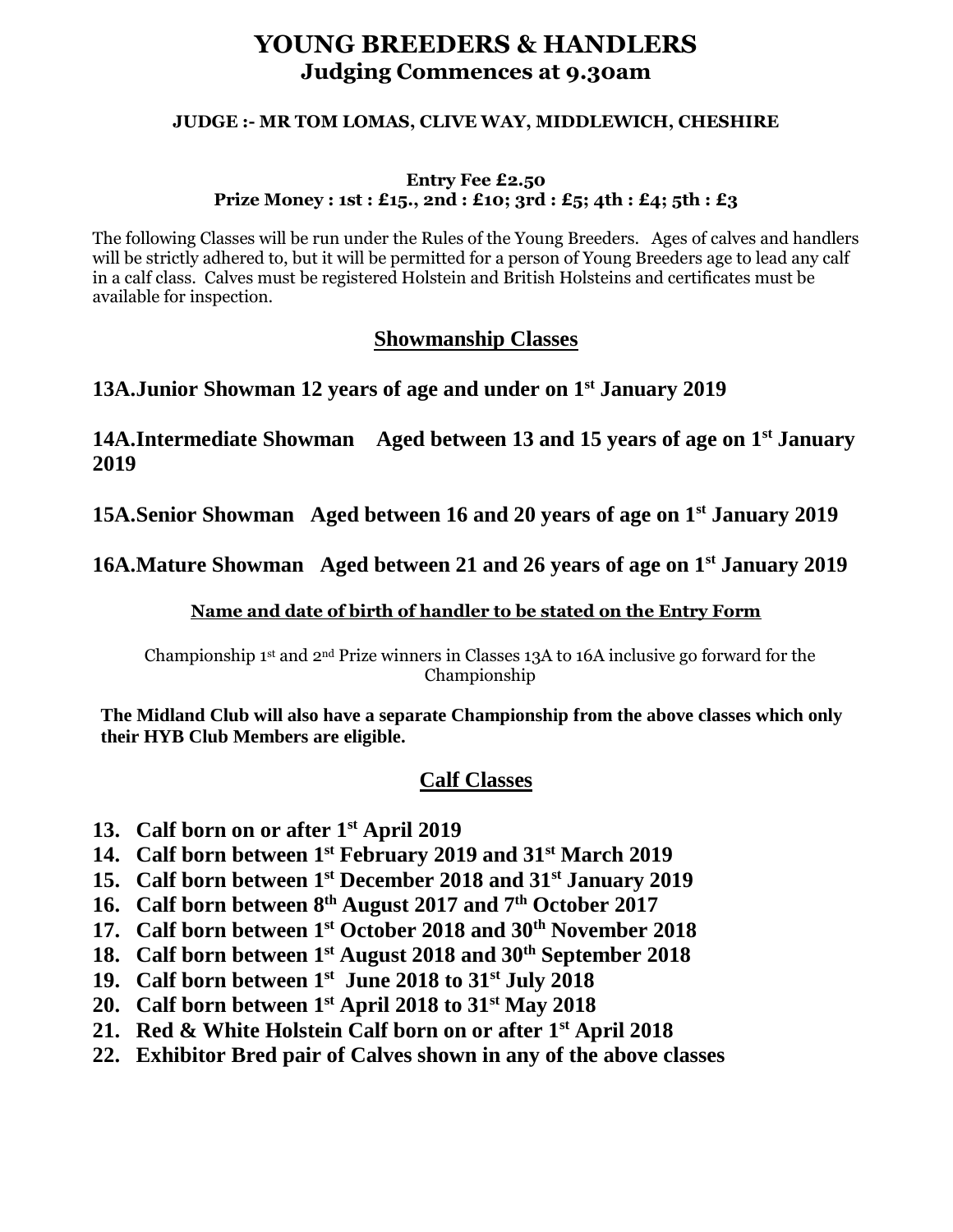**The Midland Club will also have a separate Championship from the above classes which only their HYB Club Members are eligible.**

## **DAIRY CATTLE SUPREME CHAMPIONSHIP**

### **To be judged on completion of class judging**

### **JUDGES:- MR TOM LOMAS, CLIVE WAY, MIDDLEWICH, CHESHIRE MR KEITH HAMMOND, WESTBURY, SHREWSBURY**

All Champion and Reserve Champion Section winners in Classes 1- 12 inclusive will qualify for the Dairy Cattle Supreme Championship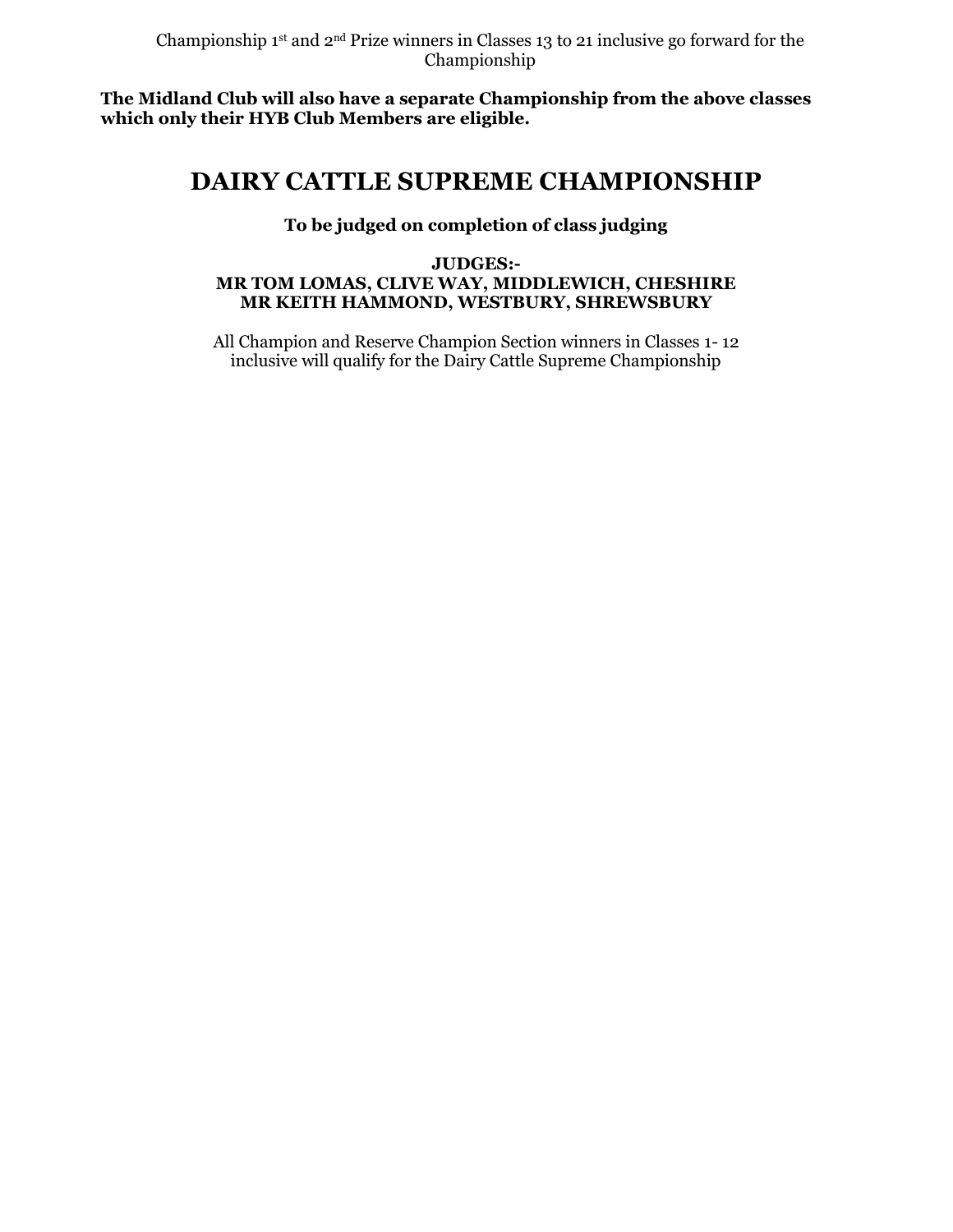## **BEEF CATTLE Judging Commences at 9.30am**

### **The Society reserves the right to cancel or amalgamate any class should there be insufficient entries**

### **JUDGE :- MR JOHN TEMPLE, SLADE ROAD, ROUGHLEY, SUTTON COLDFIELD**

### **PLEASE STATE BREED OR CROSS ON ENTRY FORM**

| 23. | Maiden Heifer born after 08.08.2017<br>Entry Fee: $£3.50$      | Prizes: £30; £20; £15; £10   |
|-----|----------------------------------------------------------------|------------------------------|
| 24. | Heifer in Calf under 3 years on Show day<br>Entry Fee: $£3.50$ | Prizes: £30; £20; £15; £10   |
| 25. | Suckler Cow with or without Calf at foot<br>Entry Fee: $£3.50$ | Prizes: £30; £20; £15; £10   |
| 26. | Calf Male or Female Born in 2018<br>Entry Fee: $£2.50$         | Prizes: £15; £10; £5; £4; £3 |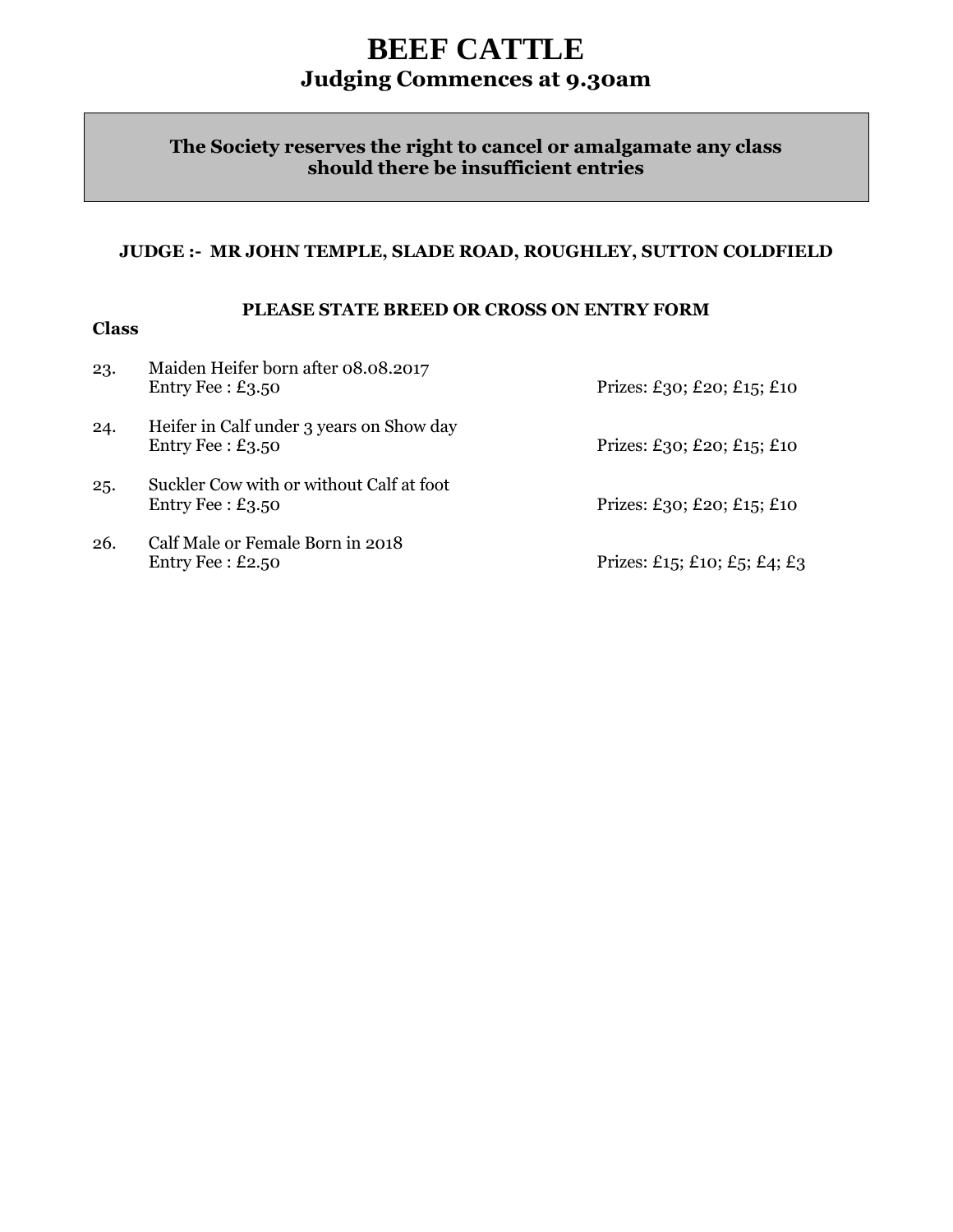### **BUTCHER'S BEASTS Judging Commences at 9.30am**

### **JUDGE :- MR JOHN TEMPLE, SLADE ROAD, ROUGHLEY, SUTTON COLDFIELD**

### **PLEASE STATE BREED OR CROSS ON ENTRY FORM**

| <b>Class</b><br>27. | Steer sired by Limousin or British Blue Bull<br>Entry Fee: $£3.50$  | Prizes: £30; £20; £15; £10 |
|---------------------|---------------------------------------------------------------------|----------------------------|
| 28.                 | Heifer sired by Limousin or British Blue Bull<br>Entry Fee: $£3.50$ | Prizes: £30; £20; £15; £10 |
| 29.                 | Steer or Heifer any other Breed or Cross<br>Entry Fee: $£3.50$      | Prizes: £30; £20; £15; £10 |

### **THIS CLASS MAY BE DIVIDED IF THERE ARE SUFFICIENT ENTRIES**

### **PLEASE NOTE CATTLE MAY ONLY BE ENTERED IN ONE OF THE ABOVE CLASSES**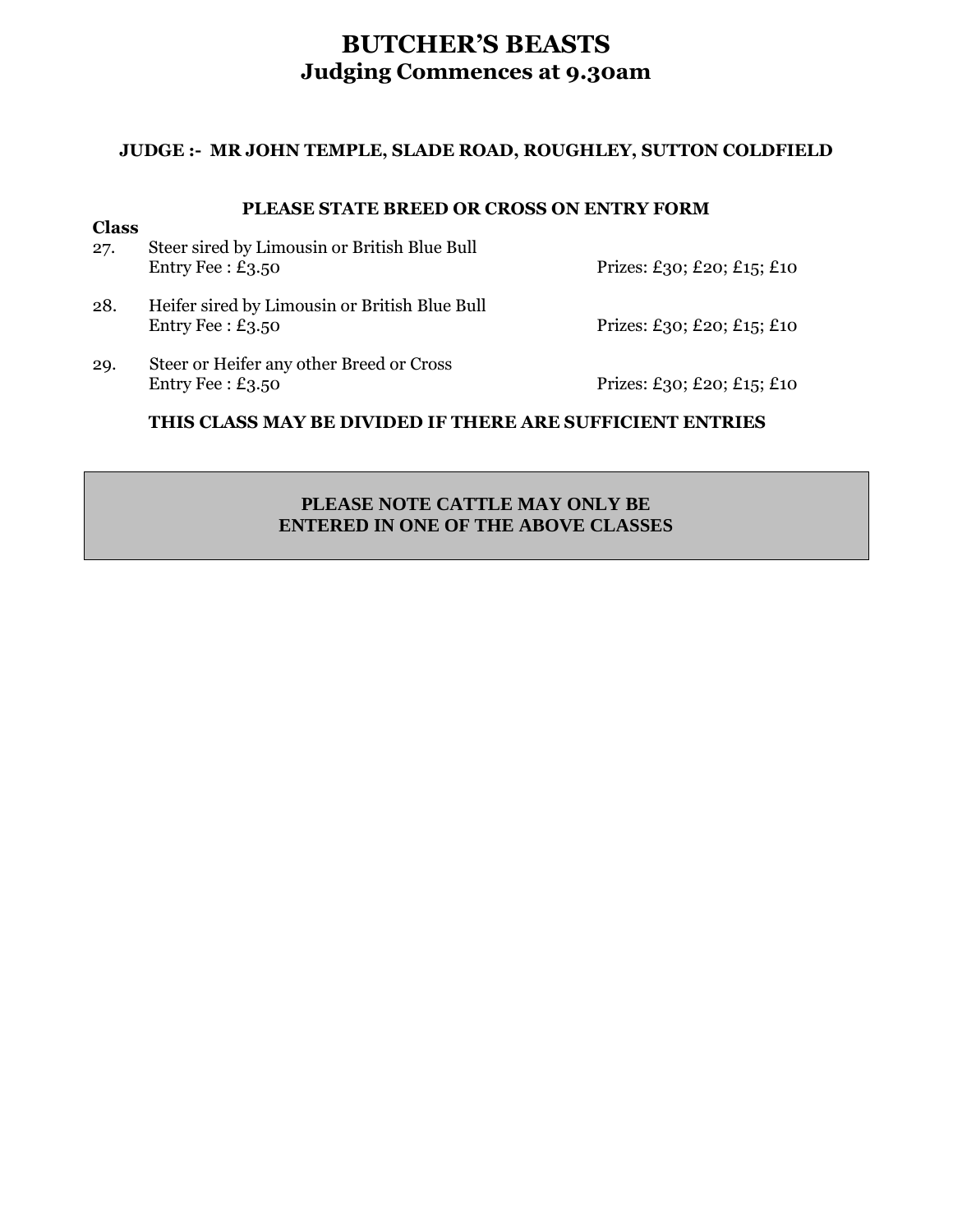## **DEXTER Judging Commences at 10am**

### **JUDGE : - MISS T MOGG, THE SALTWAY, ASTWARD BANK, REDDITCH**

| 30. | Heifer, up to 3 years of age<br>Entry Fee: $£3.50$ | Prizes: £30; £20; £15; £10 |
|-----|----------------------------------------------------|----------------------------|
| 31. | Dry Cow or Heifer in Calf<br>Entry Fee: $£3.50$    | Prizes: £30; £20; £15; £10 |
|     | $\sim$ $\sim$ $\sim$ $\sim$ $\sim$ $\sim$ $\sim$   |                            |

32. Cow in Milk<br>Entry Fee :  $\pounds$ 3.50

Prizes: £30; £20; £15; £10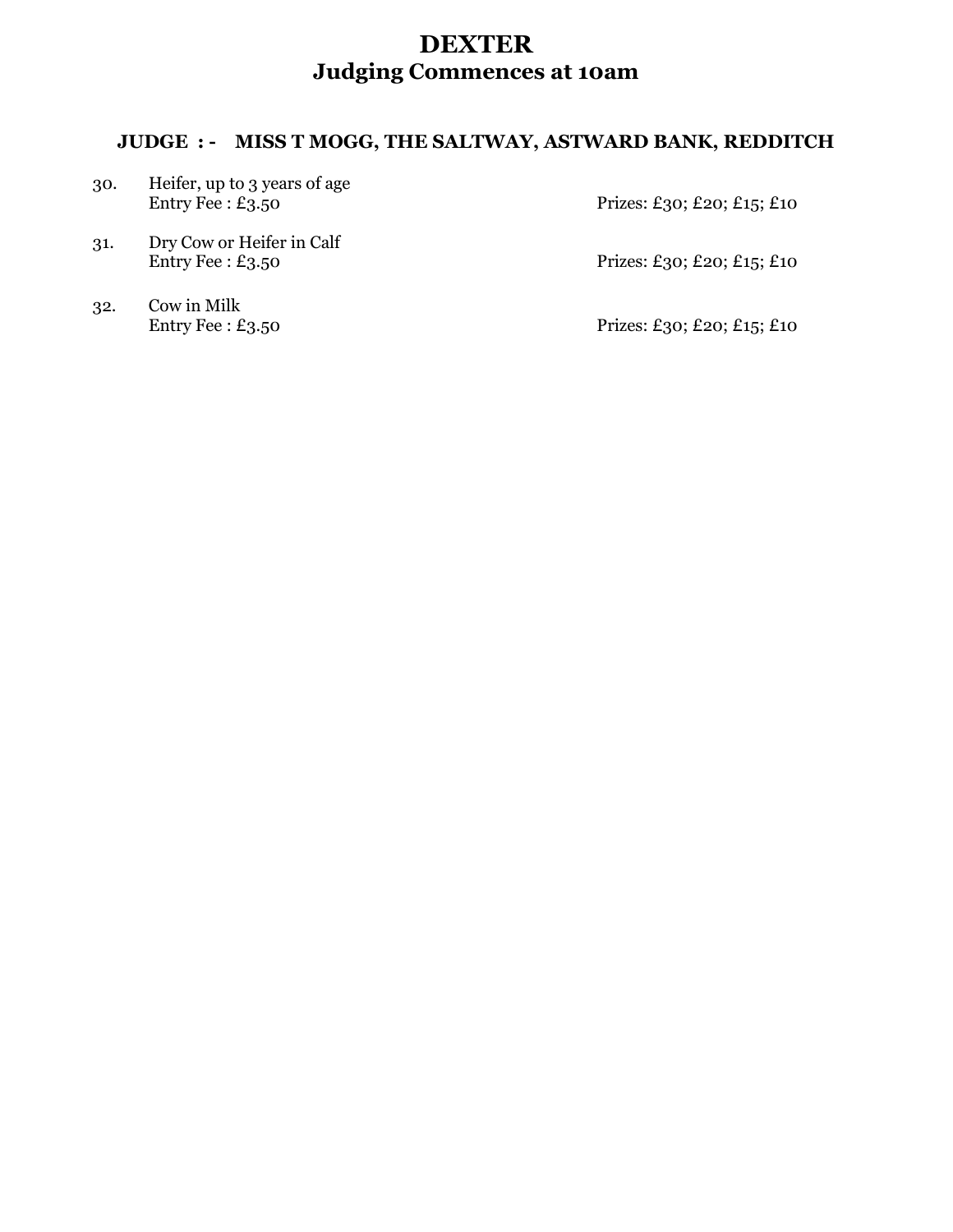### **YOUNG HANDLERS Judging Commences at 10am**

### **JUDGE :- MR JOHN TEMPLE, SLADE ROAD, ROUGHLEY, SUTTON COLDFIELD**

- 33. Any person under 11 years of age to be judged on handling and showing ability. Animal must have been shown in one or more of Classes 21-30 above. No Entry Fee Prizes 1st : £15., 2nd : £10; 3rd : £5; 4th : £4; 5th : £3
- 34. Any person 12 to 16 years to be judged on handling and showing ability. Animal must have been shown in one or more of Classes 21-30 above No Entry Fee Prizes 1st : £15., 2nd : £10; 3rd : £5; 4th : £4; 5th : £3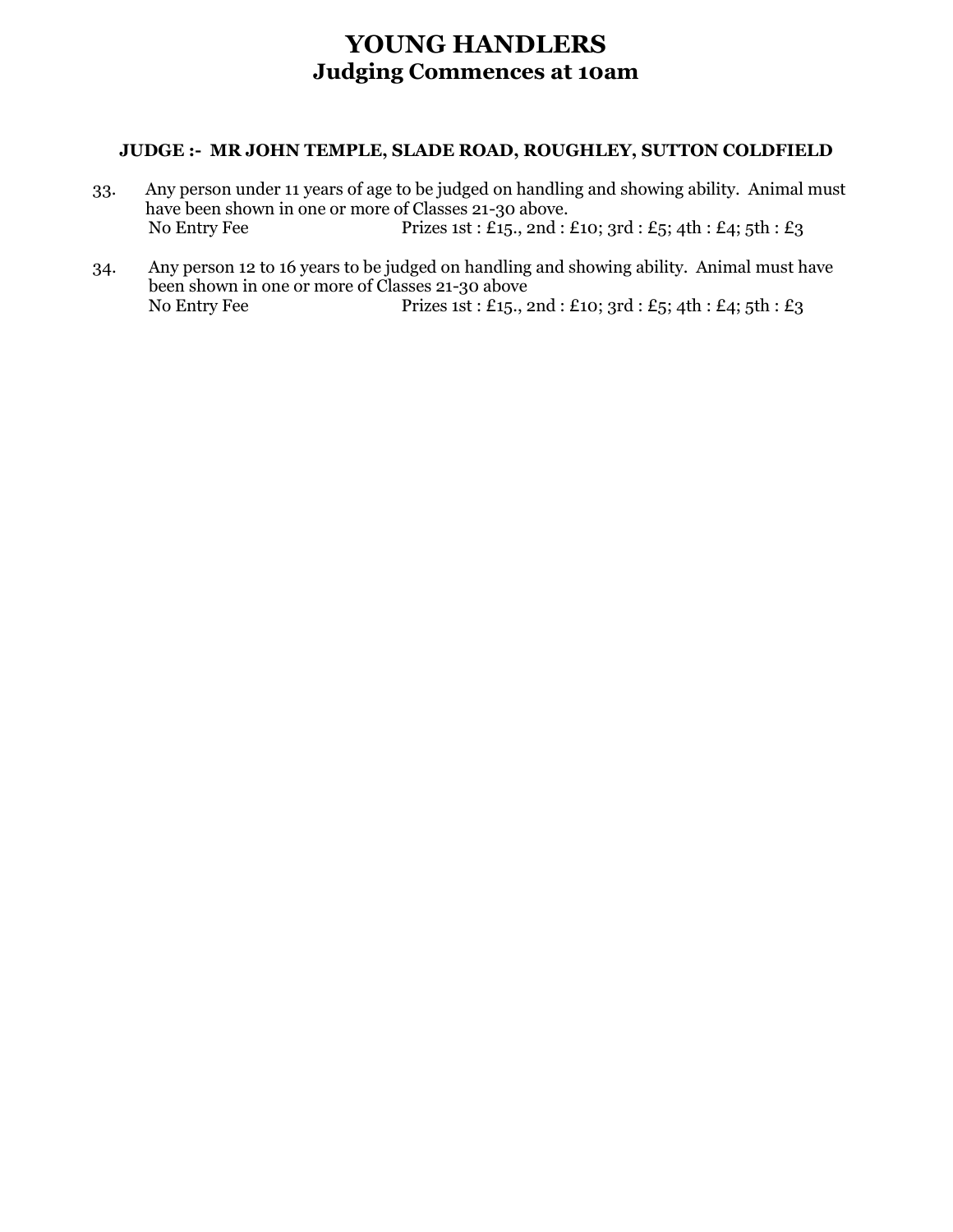### **BEEF CATTLE SUPREME CHAMPIONSHIP**

### **To be judged on completion of class judging**

### **JUDGES :-**

### **MR JOHN TEMPLE, SLADE ROAD, ROUGHLEY, SUTTON COLDFIELD MISS T MOGG, THE SALTWAY, ASTWARD BANK, REDDITCH**

All Champion and Reserve Champion Section winners in Classes 21-30 inclusive will qualify for the Beef Cattle Supreme Championship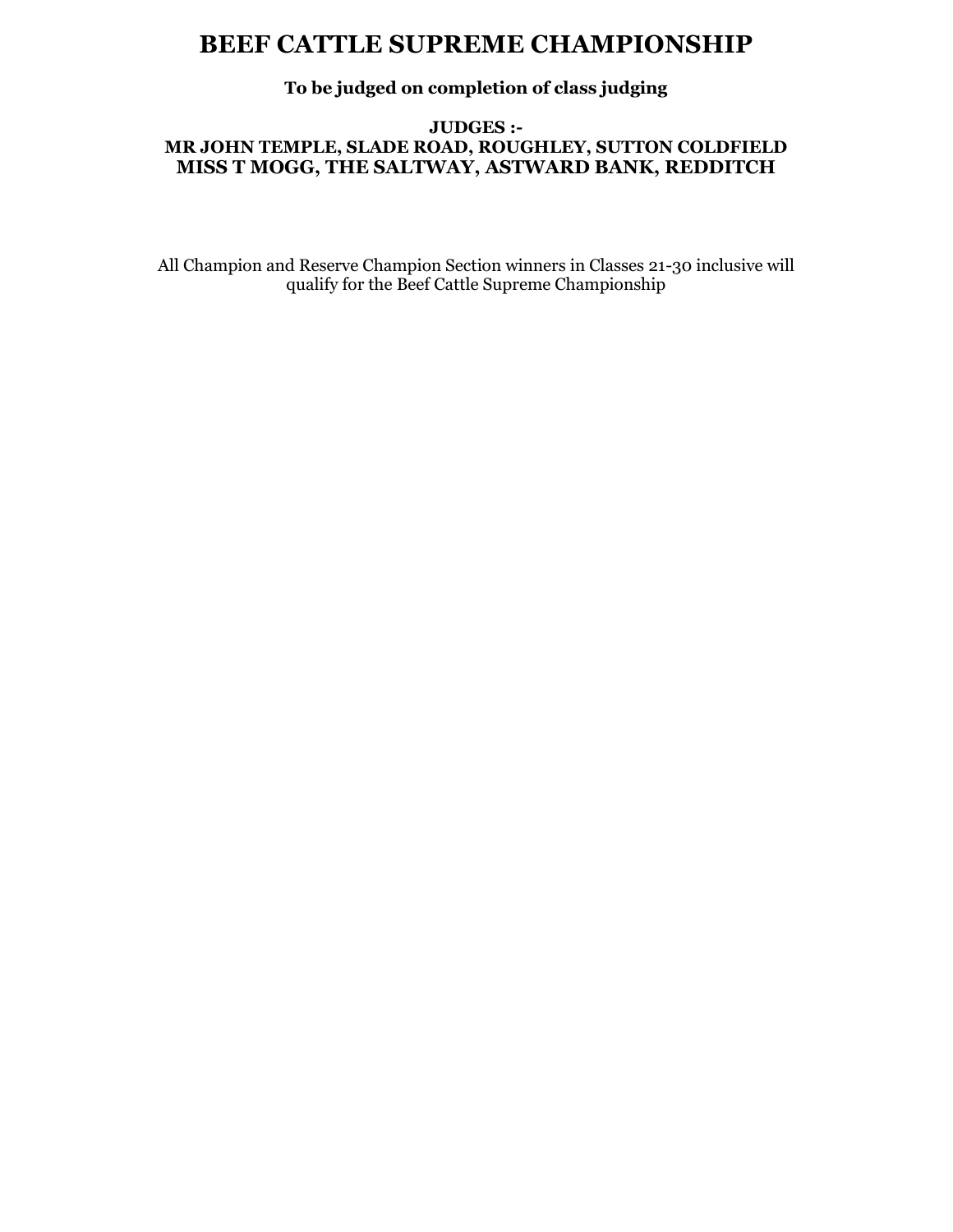## **SHEEP**

## **All Open Classes**

## **Judging Commences at 9.30am**

## **CPH NO: 37/217/8000**

## **ALL SHEEP COMPETITORS**

## **PLEASE NOTE THE FOLLOWING:-**

- 1. Accredited stock to be stated on the Entry Form.
- 2. All sheep brought onto the showground must be ear tagged correctly in accordance with DEFRA regulations.
- 3. Showground CPH NUMBER: 37/217/8000.
- 4. All competitors must complete and surrender to the Sheep Steward **TWO** movement licences: -

**ONE** to move sheep **ONTO** the showground **ONE** to move sheep **OFF** the showground

5. All M.V. / C.A.E. Accredited stock must be accompanied by a valid, fully completed Health Status report which must be surrendered to the Section Steward before unloading and penning.

(The expiry date of the report must be later than the date of movement and within the date of the Show).

All Sections of the report must be completed in full and include:-

Signature and Date; Ear Tags numbers of all sheep entered.

6. The Society reserves the right to cancel or amalgamate any class should there be insufficient entries.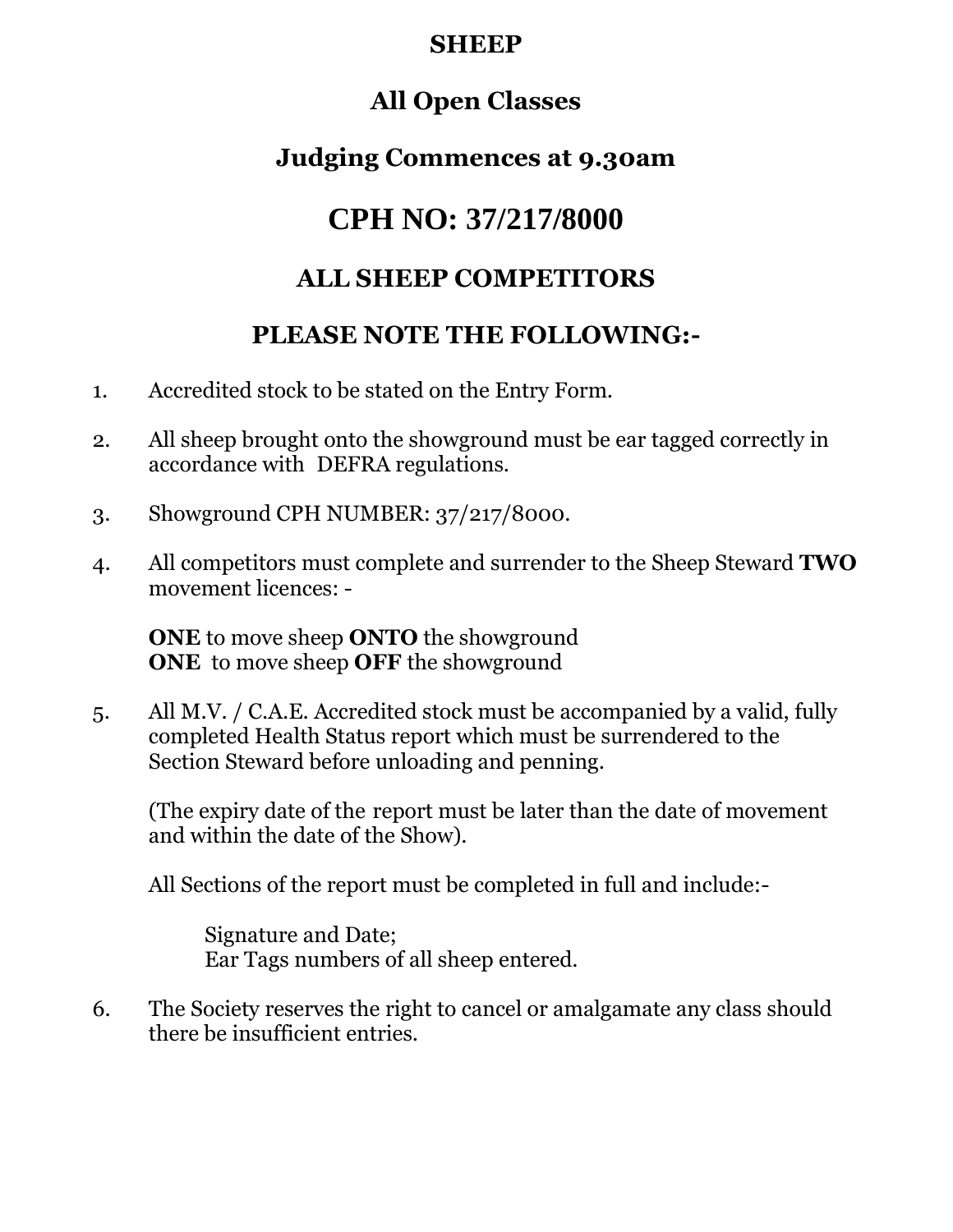### **PEDIGREE TEXELS Judging Commences at 9.30am**

### *Texel Sheep will be judged in accordance with the British Texel Society Rules*

### **Entry Fee £2.50 per Class Prize Money : 1st : £16; 2nd : £12; 3rd : £8**

### **Please indicate on the Entry Form the number of sheep pens required at the Show. A charge of £1 per pen is payable.**

#### **JUDGE :- MR J LEADBEATER, BLACKBIRD HALL FARM, DAVENTRY**

### **M.V. or C.A.E. Accredited Only**

- 50. Aged Ram
- 51. Shearling Ram
- 52. Ram Lamb
- 53. Aged Ewe
- 54. Theave
- 55. Ewe Lamb
- 56. Group of Three Two Females and one Ram bred by the exhibitor and to have been entered in Classes 50-55 inclusive.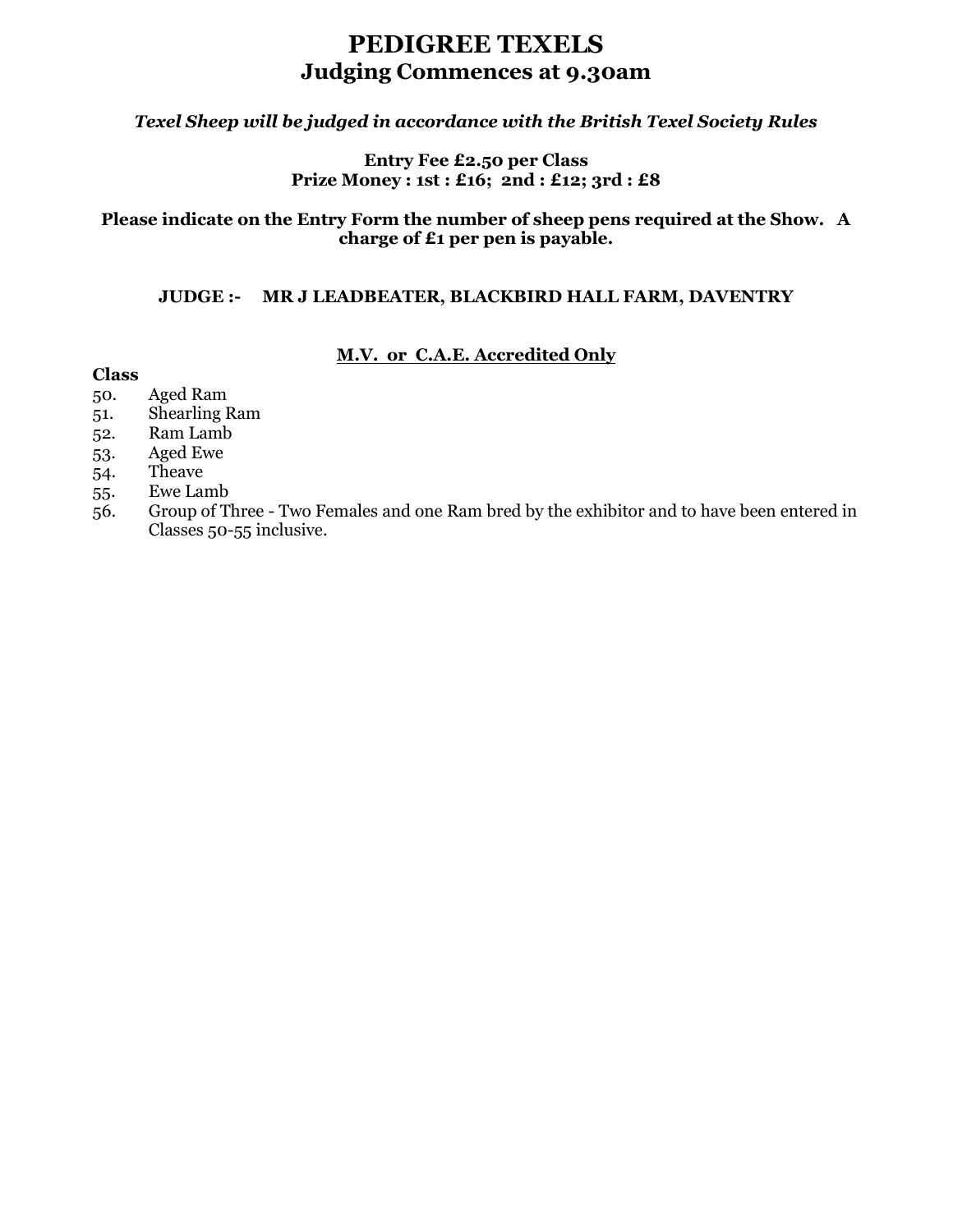### **ANY BRITISH BREED Judging Commences at 9.30am**

### **Entry Fee £2.50 per Class Prize Money : 1st : £16; 2nd : £12; 3rd : £8**

### **Please indicate on the Entry Form the number of sheep pens required at the Show. A charge of £1 per pen is payable.**

### **JUDGE : MR S R SPENCER, ALKMONTON, ASHBOURNE, DERBYSHIRE**

### **M.V. or C.A.E. Accredited and Non Accredited**

- 64. Aged Ram
- 65. Shearling Ram
- 66. Ram Lamb
- 67. Aged Ewe
- 68. Theave
- 69. Ewe Lamb
- 70. Group of Three Two Females and one Ram bred by the exhibitor and to have been entered in Classes 64-69 inclusive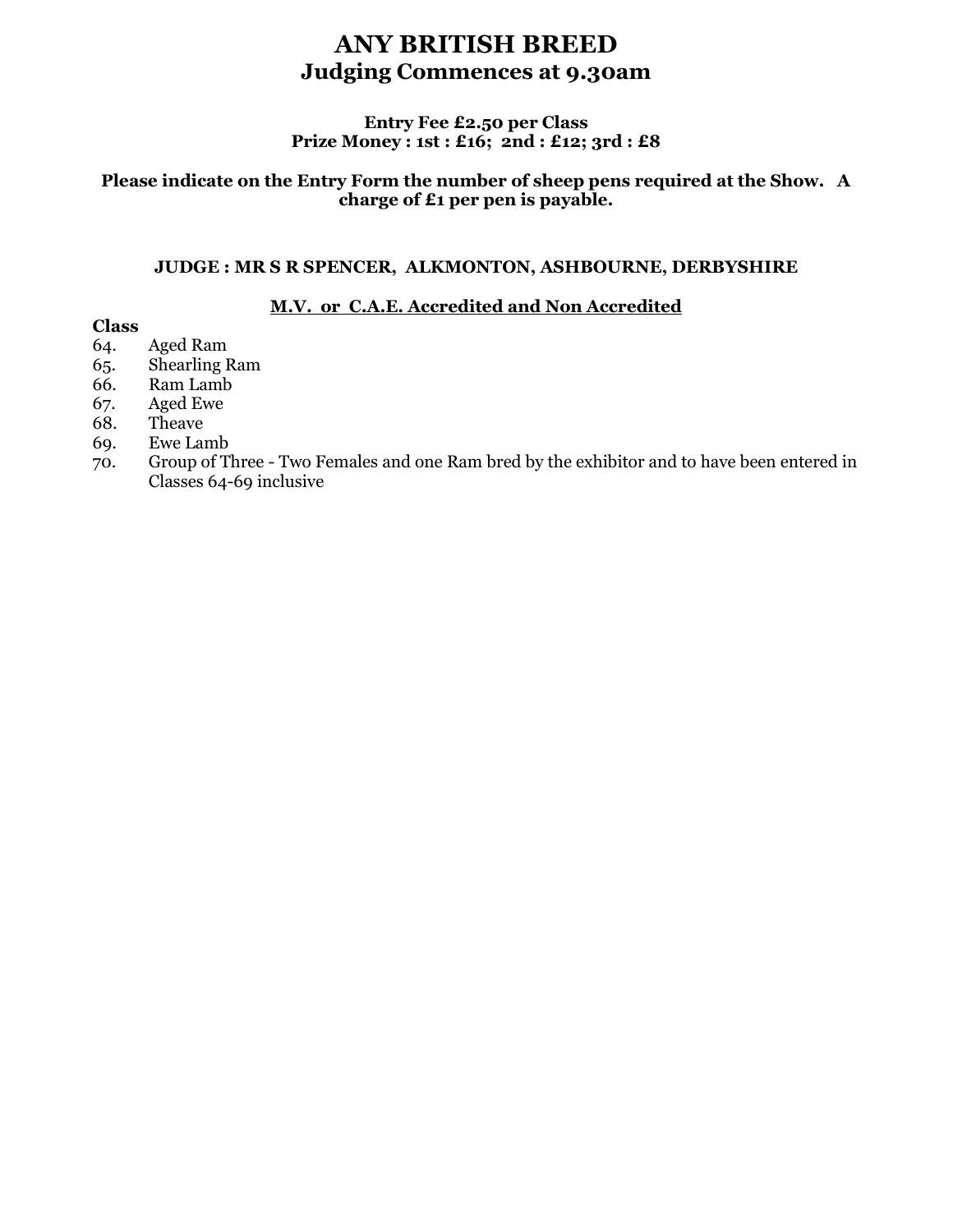## **ANY CONTINENTAL BREED (OTHER THAN TEXEL) Judging Commences at 9.30am**

### **Entry Fee £2.50 per Class Prize Money : 1st : £16; 2nd : £12; 3rd : £8**

### **Please indicate on the Entry Form the number of sheep pens required at the Show. A charge of £1 per pen is payable.**

### **JUDGE :- MR N DOBSON, KINNERSLEY, NEWPORT**

### **M.V. or C.A.E. Accredited and Non Accredited**

- 71. Aged Ram
- 72. Shearling Ram
- 73. Ram Lamb
- 74. Aged Ewe
- 75. Theave
- 76. Ewe Lamb
- 77. Group of Three Two Females and one Ram bred by the exhibitor and to have been entered in Classes 71-76 inclusive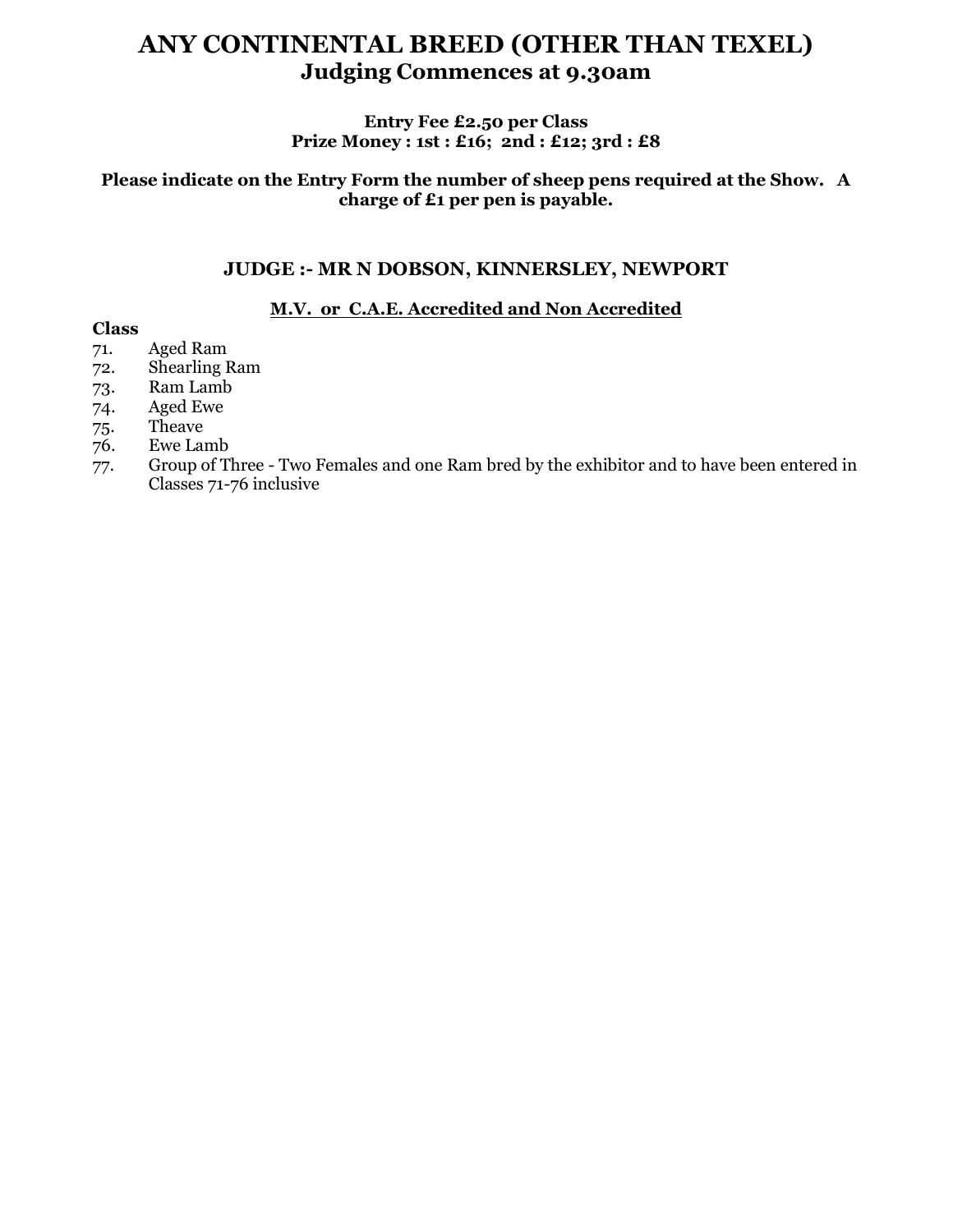## **RAM CHAMPIONSHIP**

**To be judged on completion of class judging**

**JUDGE :- MR D S SAULT, LONGCROFT LANE, YOXALL, BURTON ON TRENT**

## **GROUP OF THREE CHAMPIONSHIP**

**To be judged on completion of class judging**

**JUDGE :- MR D S SAULT, LONGCROFT LANE, YOXALL, BURTON ON TRENT**

## **SUPREME SHEEP CHAMPIONSHIP**

**To be judged on completion of class judging**

**JUDGE :- MR D S SAULT, LONGCROFT LANE, YOXALL, BURTON ON TRENT**

All Champion and Reserve Champion Section winners in Classes 50-77 inclusive will qualify for the Supreme Championship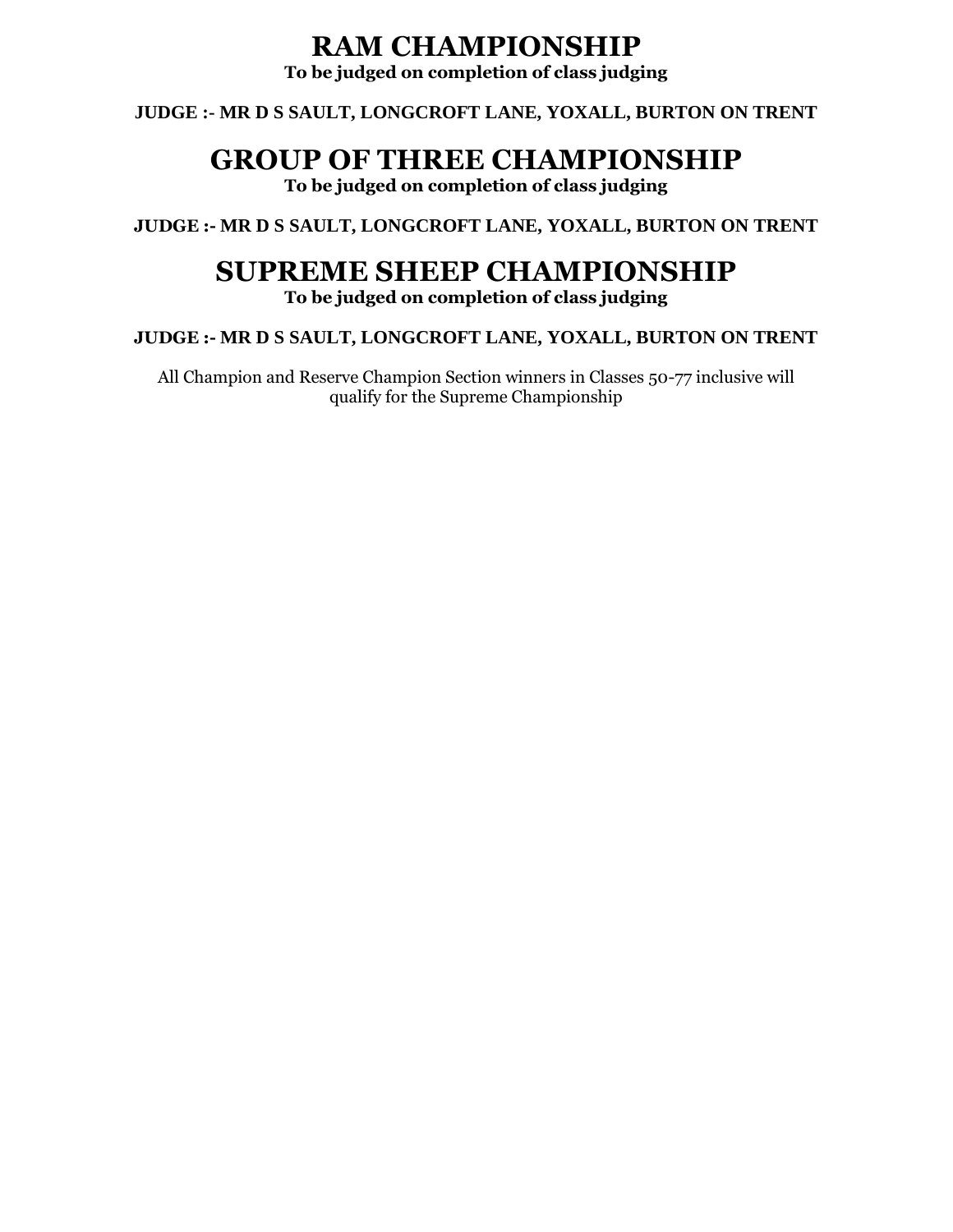### **ANY BREED Judging Commences at 9.30am**

### **JUDGE : MR S R SPENCER, ALKMONTON, ASHBOURNE, DERBYSHIRE**

### **M.V. or C.E.A. Accredited and Non Accredited**

**Class**

78. Pen of 2 Butchers' Lambs - any breed or crossbred Prizes: £16; £12; £8

79. Any person under 10 years of age to be judged on handling and showing ability. Sheep must have been shown in one or more of the above classes.

Entries accepted on the day.<br>No Entry Fee Prizes: Prizes: £10; £8;  $£5$ : £3

80. Any person 10 to 16 years to be judged on handling and showing ability. Sheep must have been shown in one or more of the above classes.

Entries accepted on the day. No Entry Fee Prizes: £10; £8; £5